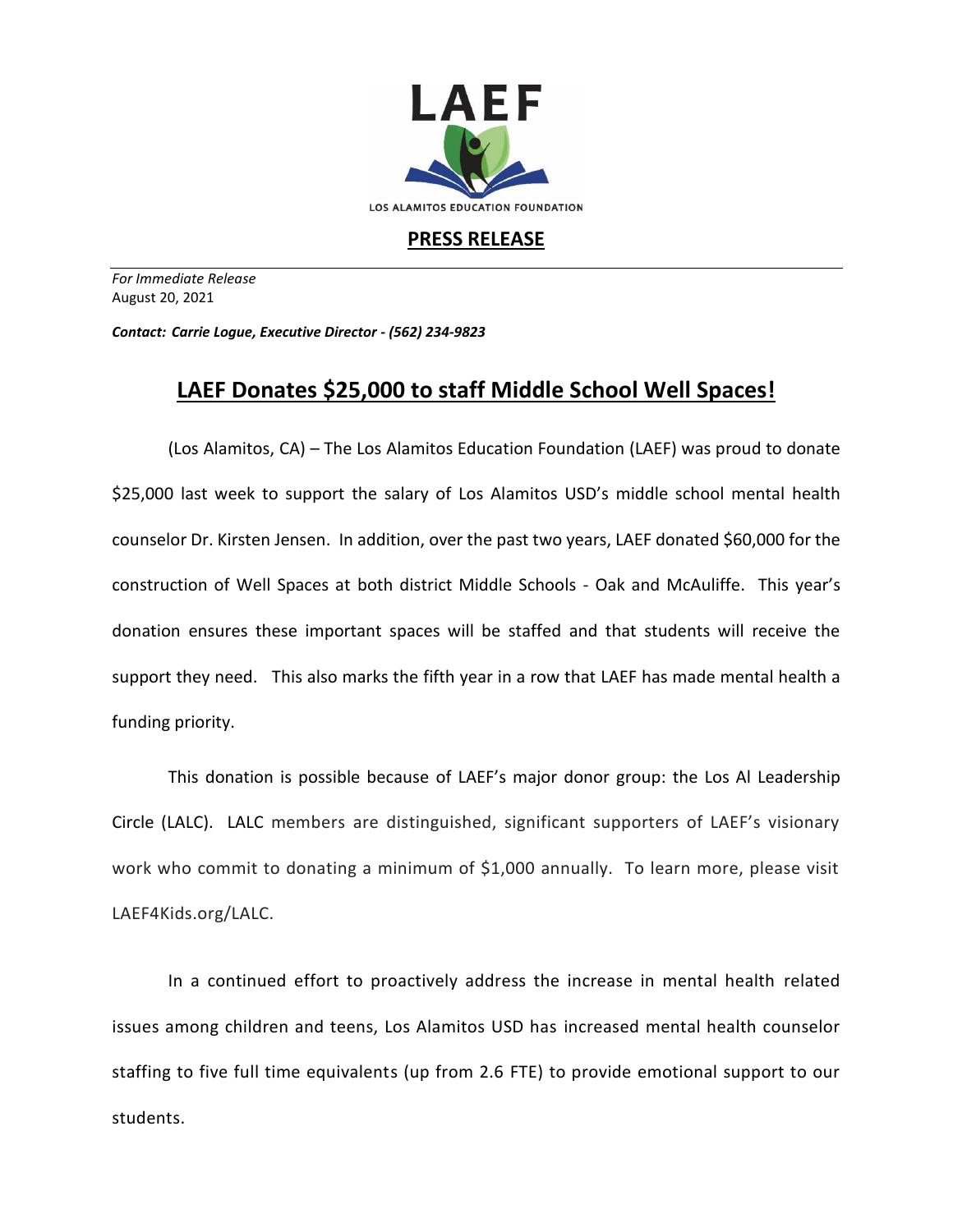A classroom was transformed at each middle school to create the Well Spaces. Known as The Corner at McAuliffe and The Den at Oak, the spaces are centrally located on each campus to allow for easy student access. In addition to Dr. Jensen, school psychologists and mental health interns also staff the spaces, which provide a calm, safe and supportive environment to assist students with issues that impact their ability to be their personal best.

The Well Spaces could not have come at a better time. Amidst the COVID pandemic, youth are dealing with more stress than ever. A national poll on children's health conducted in March 2021 by the University of Michigan reported that 46% of parents have noticed a new or worsening mental health condition for their teen since the start of the pandemic. Furthermore, 73% of parent report that COVID-19 has had a negative impact on their teen's ability to interact with their friends. Parents also reported that their teens had changes in sleep, were withdrawing from family, and showed aggressive behavior. Reports show that connectedness to school and community programs that help with coping and problem-solving skills can help improve mental health, which will be a function of the Well Spaces.

"There is so much work to do for our students' mental health," says LAEF Executive Director Carrie Logue. "Our next step is to partner with the district to build and furnish a Well Space at Los Alamitos High School. We welcome donations from the community to make this space a reality."

LAEF is the non-profit partner of Los Alamitos Unified School District. LAEF enhances educational excellence by providing after-school and summer enrichment programs to children in grades Pre-K to 12. LAEF impacts all students by providing significant funding for mental health and STEAM teachers/instruction, as well as igniting new programs and providing valuable